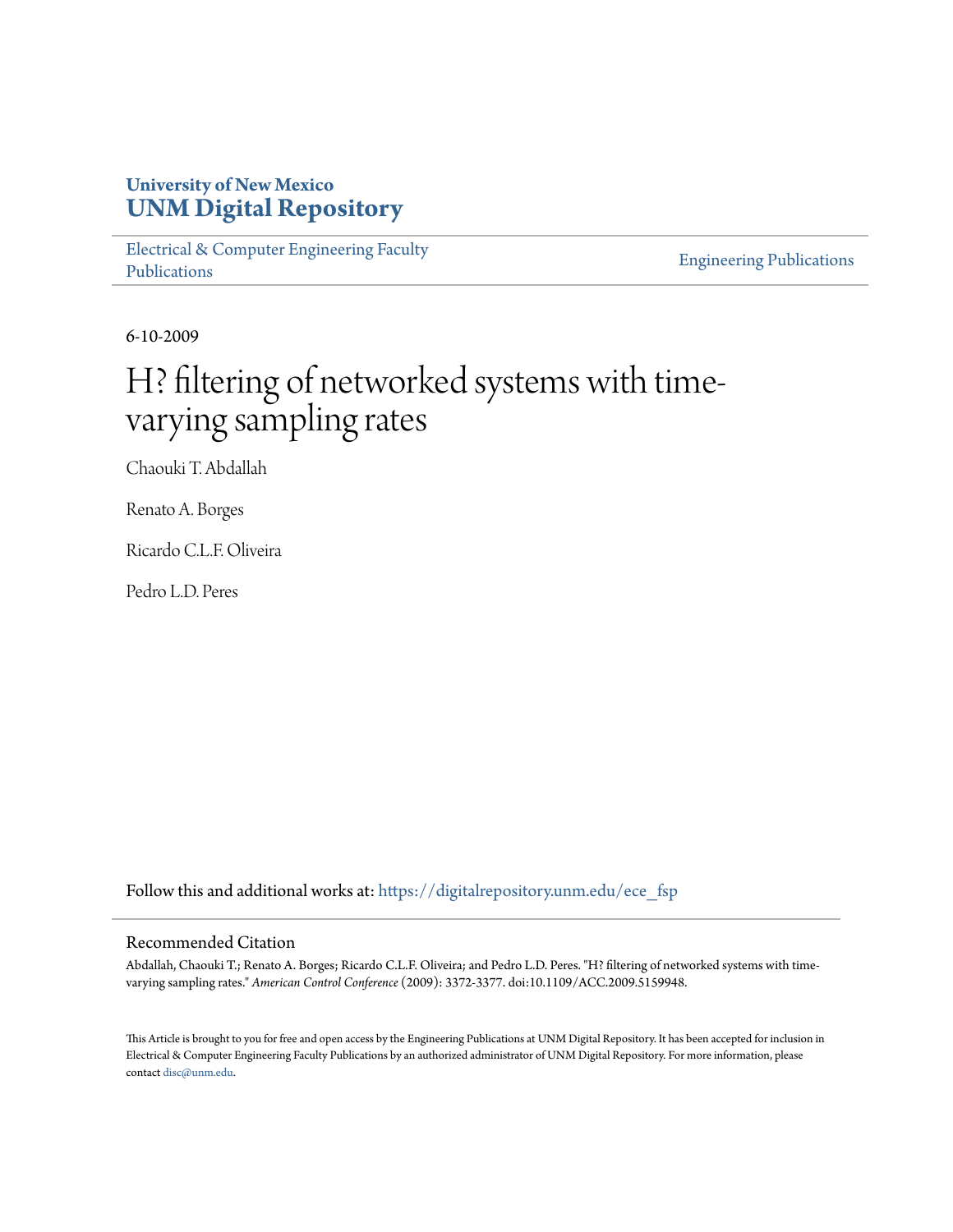## H<sup>∞</sup> **filtering of networked systems with time-varying sampling rates**

Renato A. Borges, Ricardo C. L. F. Oliveira, Chaouki T. Abdallah and Pedro L. D. Peres

*Abstract***— In this paper, the problem of robust filter design for networked systems with time-varying sampling rate is investigated. The design conditions are obtained by using the Lyapunov theory and the Finsler's Lemma. A robust filter,** that minimizes an upper bound to the  $\mathcal{H}_\infty$  performance of the **estimation error, is obtained as the solution of an optimization problem. A path-dependent Lyapunov function is used in order to obtain less conservative design conditions. Robust filters based on affine parameter-dependent Lyapunov functions can be obtained as a particular case of the proposed method. Numerical examples illustrate the results.**

#### I. INTRODUCTION

The use of communication channels in the control of dynamic systems is an important topic which has been much investigated by the control community in the last years. Networked control systems (NCS) have represented a good alternative to implement distributed control and interconnected systems, among others. A better characterization of how real-time networks exchange information between system components is an important step towards a precise description of stability and robustness properties for this class of systems [1, 2]. The study of strategies to deal with packet size constraints, time delays, uncertain sampling rates, and so on, in NCS has received a special attention lately, as can be seen in  $[3-7]$ .

Over the last decades, the Lyapunov theory has been extensively used for stability analysis, control and filtering of dynamic systems. In many cases, the design conditions can be expressed as a feasibility problem of a set of linear matrix inequalities (LMIs). Concerning the index of performance, there have been two basic criteria, respectively the minimization of  $\mathcal{H}_2$  and  $\mathcal{H}_\infty$  cost functions. Recent works in the NCS framework include [8] dealing with feedback control of a discrete-time Markovian jump system with random delays, [9] in the context of multipoint-packet system and  $\mathcal{H}_2$  optimization, [10] concerned with stabilization of NCSs by means of a packet-loss dependent Lyapunov function, [11] where a Lyapunov-Krasovskii functional is used in the control problem of a time-delay sampled system and [12] that investigates the problem of robust estimation for uncertain polytopic systems subject to limited communication capacity

This work is partially supported by the Brazilian agencies CAPES, FAPESP and CNPq.

C. T. Abdallah is with the Electrical and Computer Engineering Department, MSC01 1100 1 University of New Mexico, Albuquerque, NM, 87131-0001 USA chaouki@ece.unm.edu.

such as measurement quantization, signal transmission delay, and data packet dropout.

In some particular situations, where either no solution or only sufficient conditions are available in the literature, nonconvex approaches have also been applied in the stability analysis of dynamic systems, as for instance bilinear matrix inequality (BMI) tools. More details about optimization problems expressed in terms of BMIs and some specific applications can be seen in the works [13–15] and references therein.

The aim of this paper is to provide robust filters for networked systems subject to time-varying sampling rate. In order to assure the stability of the estimation error dynamic, a path-dependent Lyapunov function [16, 17] is applied. In general, this class of function provides less conservative results when compared with quadratic and affine Lyapunov functions. The robustness of the filter is certified by an  $\mathcal{H}_{\infty}$  guaranteed cost. Using extra variables introduced by the Finsler's Lemma, the design conditions are expressed in terms of BMIs, that can be freely explored in the search for better performance of the networked filtering system. All the sampled system matrices are supposed to be affected by the time-varying parameters, which are modelled inside polytopic domains. The robust filter is then obtained by the solution of an optimization problem that minimizes an upper bound to the  $\mathcal{H}_{\infty}$  index of performance subject to a finite number of BMI constraints formulated only at the vertices of a polytope. Design conditions written in terms of LMIs and based on affine Lyapunov functions can be obtained as a particular case of the main result. Numerical examples illustrate the efficiency of the proposed method.

#### II. PRELIMINARIES AND PROBLEM STATEMENT

Consider the model described in Figure 1. The stable physical plant is given by the following equations, for  $t \geq 0$ 

$$
\begin{aligned}\n\dot{x}(t) &= Ax(t) + Bw(t), \ x(0) = 0 \\
z(t) &= C_1 x(t) + D_1 w(t) \\
y(t) &= C_2 x(t) + D_2 w(t)\n\end{aligned} \tag{1}
$$

where  $x(t) \in \mathbb{R}^n$  is the state space vector,  $w(t) \in \mathbb{R}^m$  is the noise input belonging to  $L_2[0,\infty)$ ,  $z(t) \in \mathbb{R}^p$  is the signal to be estimated and  $y(t) \in \mathbb{R}^q$  is the measured output. All matrices are real, with appropriate dimensions.

System (1) is sampled with a period *h*, yielding the discrete-time model, for  $k \in \mathbb{Z}_+$  and  $x(0) = 0$  [18]

$$
x(kh + h) = A_s(h)x(kh) + B_s(h)w(kh)
$$
  
\n
$$
z(kh) = C_{1s}(h)x(kh) + D_{1s}(h)w(kh)
$$
  
\n
$$
y(kh) = C_{2s}(h)x(kh) + D_{2s}(h)w(kh)
$$
\n(2)

R. A. Borges (working with the Electrical and Computer Engineering Department, University of New Mexico), R. C. L. F. Oliveira and P. L. D. Peres are with the School of Electrical and Computer Engineering, University of Campinas - UNICAMP, 13081-970, Campinas, SP, Brazil {renato,ricfow,peres}@dt.fee.unicamp.br.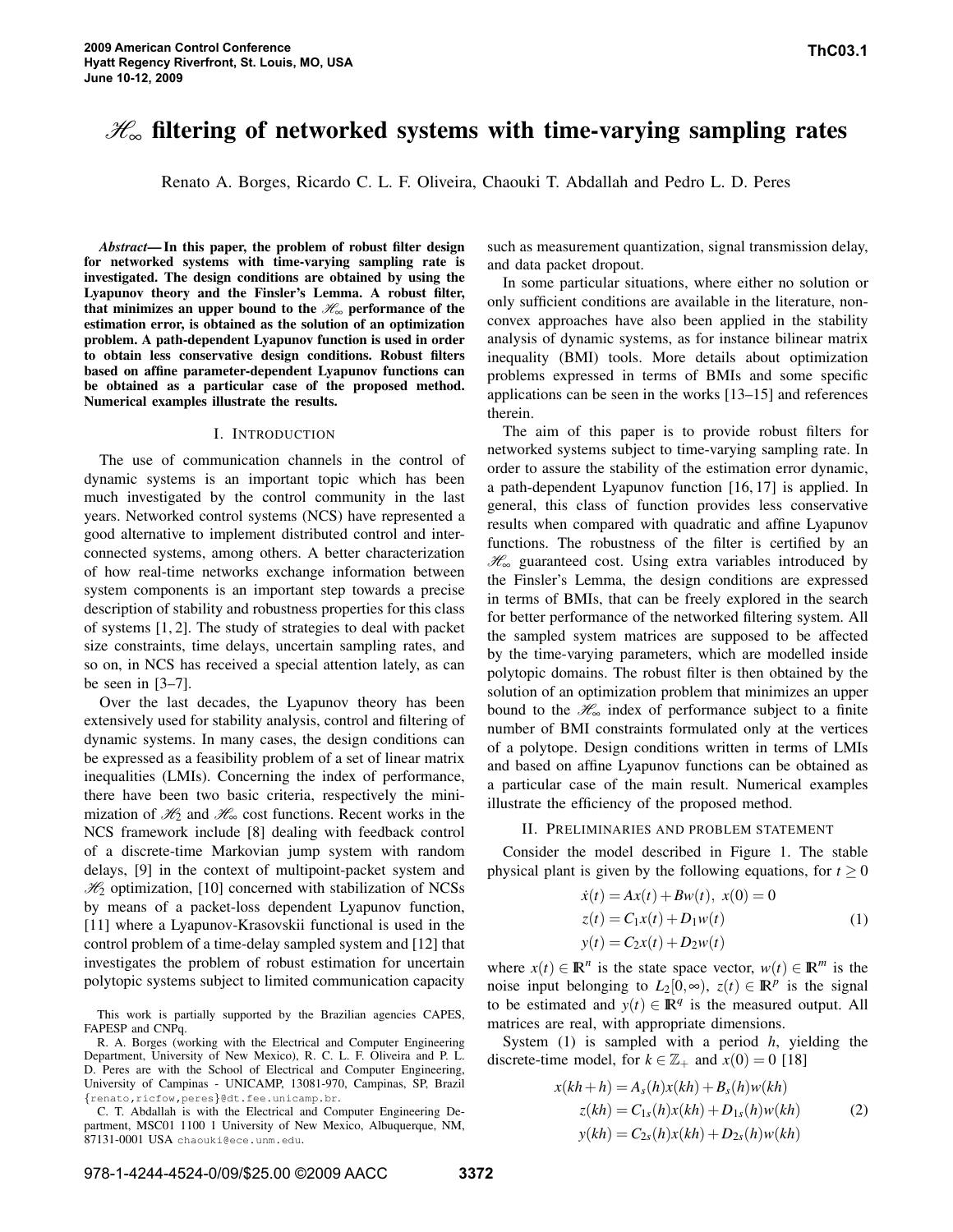

Fig. 1. Networked Filtering Model.

The system matrices  $A_s(h)$ ,  $B_s(h)$ ,  $C_{1s}(h)$ ,  $D_{1s}(h)$ ,  $C_{2s}(h)$  and  $D_{1s}(h)$  are given by

$$
A_s(h) = e^{Ah}, B_s(h) = \int_0^h e^{As} ds B, C_{1s}(h) = C_1
$$
  
\n
$$
D_{1s}(h) = D_1, C_{2s}(h) = C_2, D_{2s}(h) = D_2
$$
\n(3)

In order to make model (2) closer to real systems, the sampling period *h* must be considered a time-varying parameter. As discussed in [5], *h* may change its value at run-time due to different reasons, as bandwidth allocation and scheduling decisions. Nevertheless, bounds in such variations can be determined, guaranteeing that the actual value of *h* at each instant  $k$  (i.e.,  $h_k$ ) lie inside finite discrete sets as specified below

$$
h_k \in \{h_{min}, \dots, h_{max}\}, \ h_k = \kappa \cdot g, \ \kappa \in \mathbb{N} \tag{4}
$$

The parameter *g* is known as the processor/network clock granularity and is closely related with the number of possible values of (4), [5]. As for instance, the smaller *g* the bigger the number of elements of (4). As a result, the sampled system becomes an uncertain system with parameters that are timevarying.

A full order proper robust filter is investigated here, being given by

$$
\dot{x}_f(kh+h) = A_f x_f(kh) + B_f y(kh), \ x_f(0) = 0
$$
  

$$
z_f(kh) = C_f x_f(kh) + D_f y(kh)
$$
 (5)

where  $x_f(t) \in \mathbb{R}^n$  is the filter state space vector and  $z_f(t) \in$  $\mathbb{R}^p$  the estimated signal. All filter matrices are real, with appropriate dimensions.

In order to represent the set of all possible matrices in system (2) due to the time-varying uncertainties (4), a polytopic model is considered. More specifically, the system matrices, for any time  $kh \geq 0$ , are described as a convex combination of well-defined vertices, which are given by the arrangements of the extreme values of (4).

The estimation error dynamics is given by

$$
\varsigma(kh+h) = \hat{A}(\alpha(kh))\varsigma(kh) + \hat{B}(\alpha(kh))w(kh), \varsigma(0) = 0
$$
  
 
$$
e(kh) = \hat{C}(\alpha(kh))\varsigma(kh) + \hat{D}(\alpha(kh))w(kh)
$$
 (6)

 $\text{where } \zeta(kh) = [x(kh)' \quad x_f(kh)']', \quad e(kh) = z(kh) - z_f(kh),$  $\alpha(kh)$  represents the time-varying uncertainties and<sup>1</sup>

$$
\hat{A}(\alpha) = \begin{bmatrix} A_s(\alpha) & \mathbf{0} \\ B_f C_{2s}(\alpha) & A_f \end{bmatrix}, \ \hat{B}(\alpha) = \begin{bmatrix} B_s(\alpha) \\ B_f D_{2s}(\alpha) \end{bmatrix}
$$

<sup>1</sup>The time dependence of  $\alpha$ (kh) will be omitted to lighten the notation.

$$
\hat{C}(\alpha) = [C_{1s}(\alpha) - D_f C_{2s}(\alpha) - C_f], \n\hat{D}(\alpha) = [D_{1s}(\alpha) - D_f D_{2s}(\alpha)]
$$
\n(7)

The whole of possible outcomes for the set (7) belongs to the polytope

$$
\mathscr{P} \triangleq \left\{ \left[ \frac{\hat{A}(\alpha) \mid \hat{B}(\alpha)}{\hat{C}(\alpha) \mid \hat{D}(\alpha)} \right] = \sum_{i=1}^{N} \alpha_i \left[ \frac{\hat{A}_i \mid \hat{B}_i}{\hat{C}_i \mid \hat{D}_i} \right] \right\} \quad (8)
$$

with the time-varying vector  $\alpha$  lying inside the unit simplex

$$
\mathscr{U} = \left\{ \alpha \in \mathbb{R}^N : \sum_{i=1}^N \alpha_i = 1, \ \alpha_i \geq 0 \ , \ i = 1, \ldots, N \right\}
$$

for all  $kh \geq 0$ .

The filtering problem to be dealt with can be stated as follows.

*Problem 1:* Find matrices  $A_f \in \mathbb{R}^{n \times n}$ ,  $B_f \in \mathbb{R}^{n \times q}$ ,  $C_f \in$  $\mathbb{R}^{p \times n}$  and  $D_f \in \mathbb{R}^{p \times q}$  of the filter (5), such that the estimation error system (6) is asymptotically stable, and an upper bound  $\gamma$  to the  $\mathcal{H}_{\infty}$  estimation error performance is minimized, that is, for all  $kh > 0$ 

$$
\sup_{w(kh)\neq 0} \frac{\|e(kh)\|_2^2}{\|w(kh)\|_2^2} < \gamma^2
$$
\n(9)

with  $w(kh) \in l_2[0,\infty)$ .

Before proceeding to the solution of Problem 1, a previous result is needed.

*Lemma 1:* (*Finsler*) Let  $\xi \in \mathbb{R}^a$ ,  $\mathscr{Q} = \mathscr{Q}' \in \mathbb{R}^{a \times a}$ ,  $\mathscr{B} \in$  $\mathbb{R}^{b \times a}$  with *rank*( $\mathscr{B}) < a$ , and  $\mathscr{B}^{\perp}$  a basis for the null-space of  $\mathscr{B}$  (*i.e.*  $\mathscr{B}\mathscr{B}^{\perp}=0$ ). The following statements are equivalent.

*i*)  $\xi' \mathscr{Q} \xi < 0$ ,  $\forall \mathscr{B} \xi = 0$ ,  $\xi \neq 0$ ; *ii*)  $\mathscr{B}^{\perp}$ ' $\mathscr{Q}\mathscr{B}^{\perp}$  < 0; *iii*)  $\exists \mu \in \mathbb{R}: \mathcal{Q} - \mu \mathcal{B}' \mathcal{B} < 0;$  $iv) \exists \mathscr{X} \in \mathbb{R}^{a \times b} : \mathscr{Q} + \mathscr{X} \mathscr{B} + \mathscr{B}' \mathscr{X}' < 0.$ *Proof:* See [19].

By applying the Bounded Real Lemma [20], combined with the Finsler's Lemma  $(1)$ , the condition  $(9)$  can be guaranteed as follows.

*Lemma 2:* For a given γ, if there exists a parameterdependent matrix  $P(\alpha, \alpha_+)' = P(\alpha, \alpha_+) > 0$  such that the statements of Lemma 1 are satisfied for

$$
\mathcal{Q} = \begin{bmatrix} P(\alpha_+, \alpha_{++}) & \mathbf{0} & \mathbf{0} \\ \mathbf{0} & -P(\alpha, \alpha_+) & \mathbf{0} \\ \mathbf{0} & \mathbf{0} & \mathbf{0} \end{bmatrix} + \begin{bmatrix} \mathbf{0} & \mathbf{0} & \mathbf{0} \\ \mathbf{0} & \gamma^{-1} \hat{B}(\alpha) \hat{B}(\alpha)' & \gamma^{-1} \hat{B}(\alpha) (\alpha) \hat{D}(\alpha)' \\ \mathbf{0} & \gamma^{-1} \hat{D}(\alpha) \hat{B}(\alpha)' & \gamma^{-1} \hat{D}(\alpha) \hat{D}(\alpha)' - \gamma \mathbf{I} \end{bmatrix}
$$

$$
\mathcal{B} = \begin{bmatrix} -\mathbf{I} & \hat{A}(\alpha)' & \hat{C}(\alpha)' \\ \mathbf{I} & \mathbf{0} \\ \mathbf{0} & \mathbf{I} \end{bmatrix}, \quad \xi = \begin{bmatrix} \xi(kh+h)' & \xi(kh)' & w(kh)'\end{bmatrix}'
$$

where  $\alpha_+ = \alpha(k+1)$  and  $\alpha_{++} = \alpha(k+2)$ , then the error dynamic (6) is asymptotically stable with an upper bound  $γ$ to the  $\mathcal{H}_{\infty}$  performance.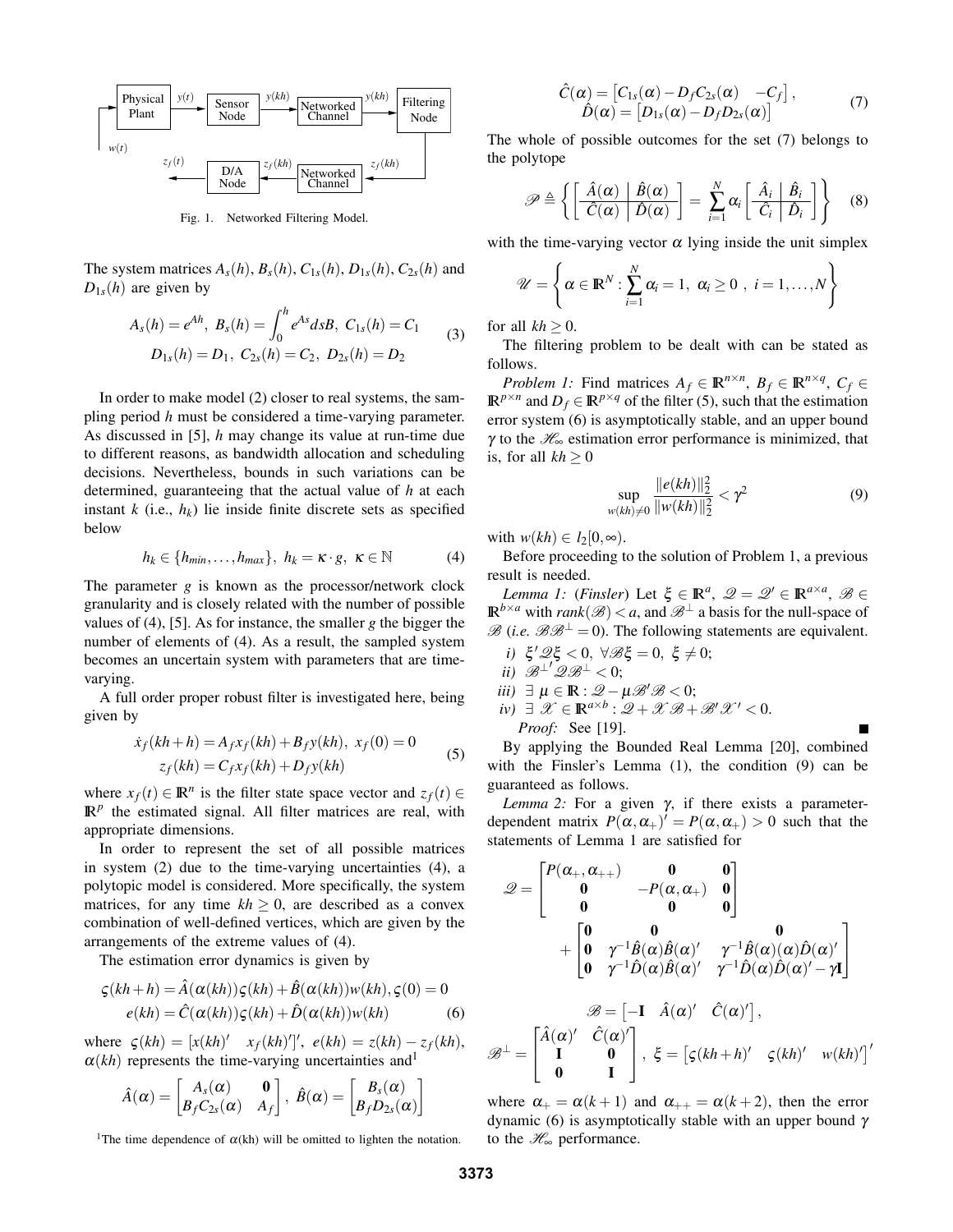*Proof:* Let  $v(kh) = \zeta(kh)'P(\alpha, \alpha_+) \zeta(kh)$  be a *pathdependent* Lyapunov function given by

$$
P(\alpha, \alpha_{+}) = \sum_{i=1}^{N} \sum_{j=1}^{N} \alpha_{i} \alpha_{+j} P_{ij}
$$
 (10)

Considering the dual system (*i. e.*  $\hat{A} = \hat{A}'$ ,  $\hat{B} = \hat{C}'$ ,  $\hat{C} = \hat{B}'$  and  $\hat{D} = \hat{D}'$ , it is straightforward, in accordance with statement *i*) of Lemma 1, that Lemma 2 ensures  $v(kh) > 0$  and

$$
\Delta v(kh) < -\gamma^{-1} e(kh)'e(kh) + \gamma w(kh)'w(kh)
$$

with the choice  $\xi = [\zeta(kh+h)^\prime \zeta(kh)^\prime w(kh)^\prime]^\prime$ . Therefore, from the Bounded Real Lemma, system (6) has an upper bound γ to the  $\mathcal{H}_{\infty}$  performance and from the Lyapunov theory [21] is asymptotically stable.

The conditions of Lemma 2 appear as nonlinearities that must be tested at all points of the simplex  $\mathcal{U}$ , *i.e.*, at an infinite number of points. Hence, the main goal hereafter is to obtain finite-dimensional BMI conditions in terms of the vertices of the polytope  $\mathscr P$  to solve Problem 1. Using Schur complement, change of variables and exploring the extra variables provided by Lemma 1, finite-dimensional BMIs assuring the existence of such filters are given in the next section.

#### III. MAIN RESULTS

**Theorem 1:** ( $H_{∞}$  NETWORKED FILTERING) Given the sampled system (2), if there exist matrices *Z*, *Y*, *R*,  $Q \in \mathbb{R}^{n \times n}$ , *L*  $\in$  $\mathbb{R}^{n \times q}$ ,  $J \in \mathbb{R}^{p \times n}$ ,  $\tilde{D}_f \in \mathbb{R}^{p \times q}$ ,  $G_{ij}$ ,  $M_{ij} = M'_{ij} > 0 \in \mathbb{R}^{2n \times 2n}$ ,  $H_{ij} \in \mathbb{R}^{p \times 2n}$  *i*, *j* = 1,...,*N* and a scalar  $\gamma > 0$  such that<sup>2</sup>

$$
\Xi_{ijk} \triangleq \begin{bmatrix}\mathcal{F}_{11} & \mathcal{F}_{12} & \hat{F}_{3i} - \hat{F}'_{1}H'_{jk} & \mathbf{0} \\
(\star) & \mathcal{F}_{22} & G_{jk}\hat{F}_{3i} + \hat{F}'_{2i}H'_{jk} & \hat{F}_{4i} \\
(\star) & (\star) & H_{jk}\hat{F}_{3i} + \hat{F}'_{3i}H'_{jk} - \gamma\mathbf{I} & \mathcal{F}_{34} \\
(\star) & (\star) & (\star) & (\star) & -\gamma\mathbf{I}\end{bmatrix} < 0
$$
\n(11)

$$
i = 1, ..., N, \quad j = 1, ..., N, \quad k = 1, ..., N
$$
  
\n
$$
\mathcal{F}_{11} = M_{jk} - \hat{F}_1 - \hat{F}_1', \quad \mathcal{F}_{12} = \hat{F}_{2i} - \hat{F}_1'G_{jk}'
$$
  
\n
$$
\mathcal{F}_{22} = G_{jk}\hat{F}_{2i} + \hat{F}_{2i}'G_{jk}' - M_{ij}, \quad \mathcal{F}_{34} = D_{1si} - \tilde{D}_f D_{2si}
$$
  
\n
$$
\hat{F}_1 = \begin{bmatrix} Z & Y' + R' \\ Z & Y' \end{bmatrix}, \quad \hat{F}_{2i} = \begin{bmatrix} A'_{si}Z & A'_{si}Y' + C'_{2si}L' + Q' \\ A'_{si}Z & A'_{si}Y' + C'_{2si}L' \\ A'_{si}Z & A'_{si}Y' + C'_{2si}L' \\ C'_{1si} - C'_{2si}\tilde{D}'_f - J' \end{bmatrix}, \quad \hat{F}_{4i} = \begin{bmatrix} Z'B_{si} \\ YB_{si} + LD_{2si} \end{bmatrix}
$$

then there exists a proper robust filter in the form of (5), ensuring the asymptotic stability of the estimation error dynamic (6) and an  $\mathcal{H}_{\infty}$  guaranteed cost γ, with matrices given by

$$
A_f = \hat{V}^{-1} Q(UZ)^{-1}, B_f = \hat{V}^{-1} L
$$
  
\n
$$
C_f = J(UZ)^{-1}, D_f = \tilde{D}_f
$$
\n(12)

where  $U \in \mathbb{R}^{n \times n}$  and  $\hat{V} \in \mathbb{R}^{n \times n}$  are matrices arbitrarily chosen such that  $R = \hat{V}UZ$ .

*Proof:* Firstly, applying the following operation

$$
\Xi(\alpha) = \sum_{k=1}^{N} \alpha_{++k} \left\{ \sum_{j=1}^{N} \alpha_{+j} \left\{ \sum_{i=1}^{N} \alpha_{i} \Xi_{ijk} \right\} \right\}
$$
(13)

in the BMI (11) one gets

$$
\Xi(\alpha) = \begin{bmatrix}\n\mathcal{F}_{11}(\alpha) & \mathcal{F}_{12}(\alpha) & \mathcal{F}_{13}(\alpha) & \mathbf{0} \\
(\star) & \mathcal{F}_{22}(\alpha) & \mathcal{F}_{23}(\alpha) & \hat{F}_4(\alpha) \\
(\star) & (\star) & (\star) & \mathcal{F}_{33}(\alpha) & \mathcal{F}_{34}(\alpha) \\
(\star) & (\star) & (\star) & -\gamma \mathbf{I}\n\end{bmatrix} < 0
$$
\n
$$
\mathcal{F}_{11}(\alpha) = M(\alpha_+, \alpha_{++}) - \hat{F}_1 - \hat{F}_1',
$$
\n
$$
\mathcal{F}_{12}(\alpha) = \hat{F}_2(\alpha) - \hat{F}_1'G(\alpha_+, \alpha_{++})'
$$
\n
$$
\mathcal{F}_{13}(\alpha) = \hat{F}_3(\alpha) - \hat{F}_1'H(\alpha_+, \alpha_{++})'
$$
\n
$$
\mathcal{F}_{22}(\alpha) = G(\alpha_+, \alpha_{++})\hat{F}_2(\alpha)
$$
\n
$$
+ \hat{F}_2(\alpha)'G(\alpha_+, \alpha_{++})' - M(\alpha, \alpha_+),
$$
\n
$$
\mathcal{F}_{23}(\alpha) = G(\alpha_+, \alpha_{++})\hat{F}_3(\alpha) + \hat{F}_2(\alpha)'H(\alpha_+, \alpha_{++})'
$$
\n
$$
\mathcal{F}_{33}(\alpha) = H(\alpha_+, \alpha_{++})\hat{F}_3(\alpha) + \hat{F}_3(\alpha)'H(\alpha_+, \alpha_{++})' - \gamma \mathbf{I}
$$
\n
$$
\mathcal{F}_{34}(\alpha) = D_{1s}(\alpha) - \hat{D}_f D_{2s}(\alpha)
$$

where

$$
\hat{F}_2(\alpha) = \begin{bmatrix} A_s(\alpha)'Z & A_s(\alpha)'Y' + C_{2s}(\alpha)'L' + Q' \\ A_s(\alpha)'Z & A_s(\alpha)'Y' + C_{2s}(\alpha)'L' \end{bmatrix}
$$
  

$$
\hat{F}_3(\alpha)' = \begin{bmatrix} C_{1s}(\alpha) - \tilde{D}_f C_{2s}(\alpha) - J & C_{1s}(\alpha) - \tilde{D}_f C_{2s}(\alpha) \end{bmatrix},
$$
  

$$
\hat{F}_4(\alpha)' = \begin{bmatrix} B_s(\alpha)'Z & B_s(\alpha)'Y' + D_{2s}(\alpha)'L' \end{bmatrix}
$$

Secondly, define the partitioned matrices [22]

$$
F = \begin{bmatrix} X' & U' \\ \hat{U}' & \hat{X}' \end{bmatrix}, F^{-1} = \begin{bmatrix} Y & \hat{V} \\ V & \hat{Y} \end{bmatrix}, T = \begin{bmatrix} X^{-1} & Y' \\ \mathbf{0} & \hat{V}' \end{bmatrix}
$$

together with the following variable transformation

$$
\begin{bmatrix} Q & L \\ J & \tilde{D}_f \end{bmatrix} = \begin{bmatrix} \hat{V} & \mathbf{0} \\ \mathbf{0} & \mathbf{I} \end{bmatrix} \begin{bmatrix} A_f & B_f \\ C_f & D_f \end{bmatrix} \begin{bmatrix} UZ & \mathbf{0} \\ \mathbf{0} & \mathbf{I} \end{bmatrix}, R = \hat{V}UZ \quad (15)
$$

where  $Z = X^{-1}$ . Then, using the above change of variable, multiply the inequality  $(14)$  to the left by  $S'$  and to the right by *S* with

$$
S = \begin{bmatrix} \mathscr{S} & \mathbf{0} \\ \star & \mathscr{I} \end{bmatrix}, \ \mathscr{S} = \begin{bmatrix} T^{-1} & \mathbf{0} \\ \star & T^{-1} \end{bmatrix}, \ \mathscr{I} = \begin{bmatrix} \mathbf{I} & \mathbf{0} \\ \star & \mathbf{I} \end{bmatrix}
$$

yielding the following inequality

$$
P(\alpha_+, \alpha_{++})-F-F' \mathcal{L}_{12}(\alpha) \mathcal{L}_{13}(\alpha) \mathbf{0}
$$
  
\n
$$
(\star) \mathcal{L}_{22}(\alpha) \mathcal{L}_{23}(\alpha) \hat{B}(\alpha)
$$
  
\n
$$
(\star) \mathcal{L}_{33}(\alpha) \hat{D}(\alpha)
$$
  
\n
$$
(\star) \mathcal{L}_{12}(\alpha) + \hat{A}(\alpha)' - F'TG(\alpha_+, \alpha_{++})'T^{-1}
$$
  
\n
$$
\mathcal{L}_{12}(\alpha) = F\hat{A}(\alpha)' - F'TG(\alpha_+, \alpha_{++})'T^{-1}
$$
  
\n
$$
\mathcal{L}_{13}(\alpha) = F\hat{C}(\alpha)' - F'TH(\alpha_+, \alpha_{++})'
$$
  
\n
$$
\mathcal{L}_{22}(\alpha) = (T')^{-1}G(\alpha_+, \alpha_{++})T'F\hat{A}(\alpha)'
$$
  
\n
$$
+ \hat{A}(\alpha)F'TG(\alpha_+, \alpha_{++})T^{-1} - P(\alpha, \alpha_+),
$$
  
\n
$$
\mathcal{L}_{23}(\alpha) = (T')^{-1}G(\alpha_+, \alpha_{++})T'F\hat{C}(\alpha)'
$$
  
\n
$$
+ \hat{A}(\alpha)F'TH(\alpha_+, \alpha_{++})T'F\hat{C}(\alpha)'
$$
  
\n
$$
+ \hat{C}(\alpha)F'TH(\alpha_+, \alpha_{++})' - \gamma I
$$
  
\n(16)  
\n
$$
\mathcal{L}_{33}(\alpha) = H(\alpha_+, \alpha_{++})T'F\hat{C}(\alpha)'
$$

 $\sqrt{ }$  $\overline{1}$  $\overline{1}$  $\overline{1}$ 

<sup>&</sup>lt;sup>2</sup>The term  $(\star)$  indicates symmetric blocks in the LMIs.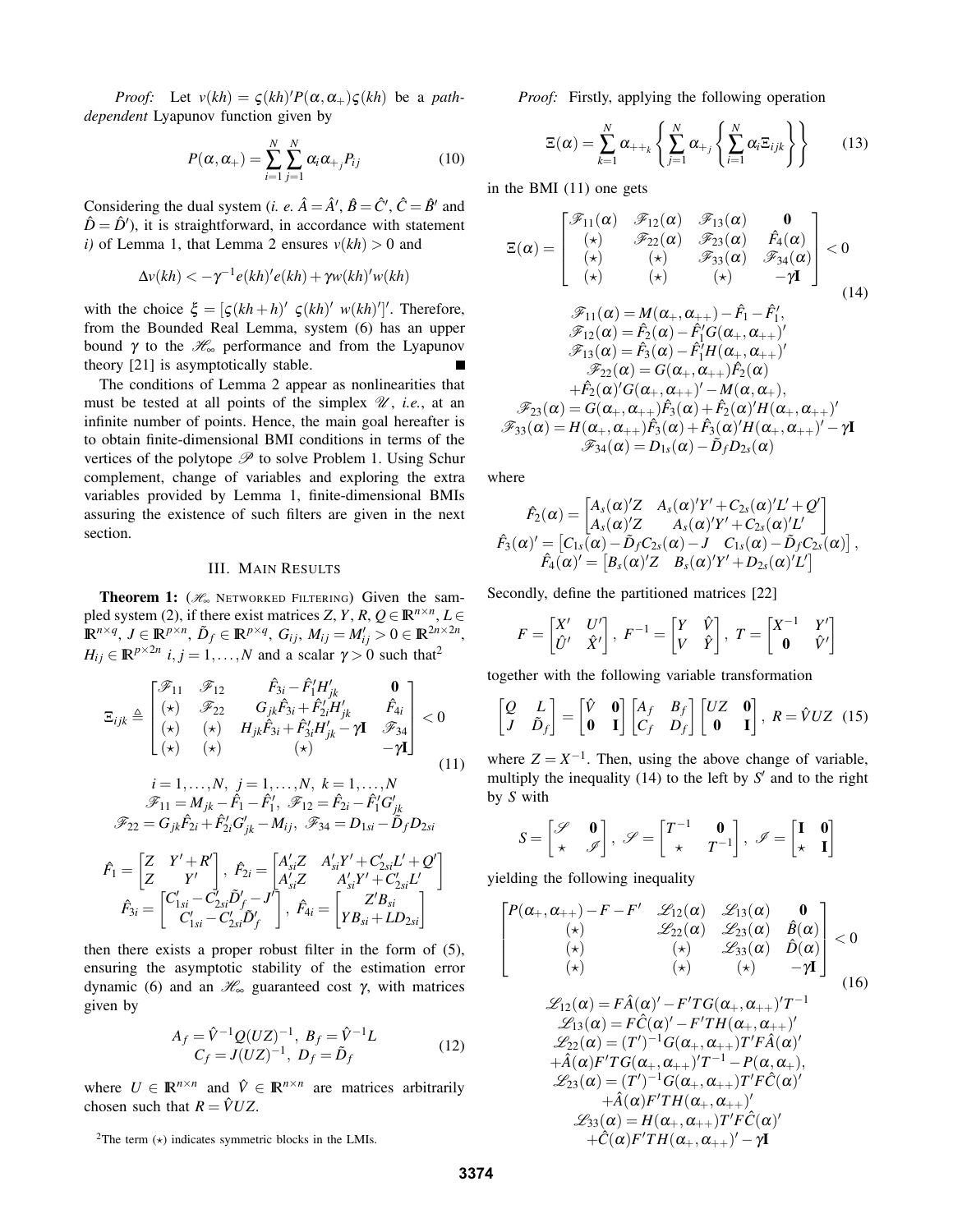where  $P(\alpha, \alpha_+) = (T')^{-1} M(\alpha, \alpha_+) T^{-1}$ . Using Schur complement, inequality (16) can be rewritten as follows

$$
\begin{bmatrix}\nP(\alpha_{+}, \alpha_{++})-F-F' & \mathcal{L}_{12}(\alpha) & \mathcal{L}_{13}(\alpha) \\
(\star) & \mathcal{L}_{22}(\alpha) & \mathcal{L}_{23}(\alpha) \\
(\star) & (\star) & \mathcal{L}_{33}(\alpha)\n\end{bmatrix} + \Upsilon' \gamma^{-1} \Upsilon < 0
$$
\n(17)

where

$$
\Upsilon = \begin{bmatrix} 0 & \hat{B}(\alpha)' & \hat{D}(\alpha)'\end{bmatrix}.
$$

Defining

$$
\mathscr{X} = \begin{bmatrix} F' & F'TG(\alpha_+,\alpha_{++})'T^{-1} & F'TH(\alpha_+,\alpha_{++})' \end{bmatrix}' \tag{18}
$$

inequality (17) yields statement *iv*) of Lemma 1 with  $\mathcal{Q}, \mathcal{B}$ and  $\xi$  given as in Lemma 2. Lastly, the filter matrices are obtained by the change of variables (15), what concludes the proof.

**Corollary 1:** The minimum  $\gamma$  attainable by the conditions of Theorem 1 is given by the optimization problem

$$
\min \gamma \quad \text{s.t.} \quad (11) \tag{19}
$$

From this point, some remarks are in order.

*Remark 1:* Theorem 1 provides a robust filter in a single step taking into consideration all possible outcomes of *h<sup>k</sup>* in (4), meanwhile minimizes an upper bound to the  $\mathcal{H}_{\infty}$ performance of the estimation error with respect to *w*(*kh*). By choosing  $G(\alpha_+,\alpha_{++})=0$  and  $H(\alpha_+,\alpha_{++})=0$  the conditions of Theorem 1 reduce to LMIs. As a consequence, Corollary 1 becomes a convex optimization problem that can be handled by Semi-Definite Programming (SDP) algorithms, as for instance SeDuMi [23] and YALMIP [24] within the Matlab environment. In this paper, statement *iv)* in Lemma 1 was applied to reach BMI conditions with multipliers defined as in Lemma 2 and  $\mathscr{X} =$  $[F' \quad F'TG(\alpha_+,\alpha_{++})'T^{-1} \quad F'TH(\alpha_+,\alpha_{++})']'.$  The advantages of this approach is due to the extra variables that can be used in the search for better performance of the closedloop system. For example, a lower  $\mathcal{H}_{\infty}$  guaranteed cost may be obtained exploring the new variables  $G(\alpha_+,\alpha_{++})$  and  $H(\alpha_+,\alpha_{++}).$ 

*Remark 2:* The conditions of Theorem 1 were obtained by using *path-dependent* Lyapunov functions. As shown in [16, 17], whenever robust stability analysis is at issue, this class of functions yields necessary and sufficient conditions for arbitrarily time-varying discrete-time systems. Furthermore, in the BMI framework presented here a similar strategy was used in order to write the extra variables  $G(\cdot)$  and  $H(\cdot)$  as a function of two different instant of time, *i.e.*,  $G(\alpha, \alpha_+)$ and  $H(\alpha, \alpha_+)$ . As a consequence, the results of Theorem 1 may be improved in two different ways. Firstly, a larger *path* of the Lyapunov function (10) can be explored in the search for a tighter upper bound  $\gamma$ , or secondly by using the *path-dependent* variables  $G(\cdot)$  and  $H(\cdot)$  within the BMI framework. The design conditions when the Lyapunov function is given by  $v(kh) = \zeta(kh)'P(\alpha)\zeta(kh)$  can be obtained as a particular case of Theorem 1 as stated in Corollary 2.

**Corollary 2:** A sufficient condition for  $\mathcal{H}_{\infty}$  robust filter design in terms of an affine Lyapunov function, *i. e.*  $v(kh)$  =

 $\zeta(kh)'P(\alpha)\zeta(kh)$ , is obtained by solving Theorem 1 with matrices  $G_{jk} = G_j$ ,  $H_{jk} = H_j$ ,  $M_{ij} = M_i$  and  $M_{jk} = M_j$ . Note that inequality (11) does not depend on the instant *k* anymore.

*Proof:* The proof is similar to the proof of Theorem 1, except that operation (13) becomes

$$
\Xi(\alpha) = \sum_{j=1}^{N} \alpha_{+j} \left\{ \sum_{i=1}^{N} \alpha_{i} \Xi_{ij} \right\}.
$$
 (20)

*Remark 3:* Concerning the BMI approach, many methods appeared so far in the literature could be applied in the solution of problem (19). Nevertheless, the following algorithms are suggested. The first one is sometimes called an Alternating Semi-Definite Programming (or Gauss-Seidel) method [13] and consists of fixing some variables and solving for others in such a way that at each step a convex optimization problem is solved. The second one is called path-following method [25] and consists of linearizing the BMIs and then compute an increment that slightly improves the controller performance by solving an SDP problem. Although in both case there is no guarantee of convergence to local minimum, these methods are easy to implement and provide good results in many cases.

*Remark 4:* By setting the variables  $G(\alpha_+,\alpha_{++})$  and  $H(\alpha_+,\alpha_{++})$  at time  $kh+h$  and  $kh+2h$  ( $\alpha_+ = \alpha(kh+h)$ ,  $\alpha_{++} = \alpha(kh+2h)$  in (18) all products between parameterdependent matrices appeared in (17) are done in different instants of time. As a consequence, the number of BMIs and the computational time required to solve the optimization problem (19) are reduced. If Theorem 1 was written with  $G(\cdot)$  and  $H(\cdot)$  at time *kh* and  $kh + h$  a more sophisticated procedure, as the one proposed in [26], should be applied in order to get the BMI conditions expressed just in terms of the vertices of the polytope, resulting in a larger number of BMIs.

*Remark 5:* Lastly, the use of time-varying uncertainties in polytopic domains to model uncertain delays brings some advantages to face Problem 1. First of all, it does not require the knowledge of the processor/network clock granularity *g*. Secondly, the time-varying uncertainties, introduced during the sampling stage, can be completely modeled by a polytope of the form (8). The conditions of Theorem 1 are directly applicable to networked systems whose matrices depend affinely on the vector of time-varying parameters, since this class of systems has a polytopic representation whenever the parameters are bounded [27]. Furthermore, and the most interesting one, the number of values in set (4) does not influence the computational burden, in other words, a larger number of  $h_k$  does not require a bigger computational effort, what allows the clock granularity to be as small as possible.

#### IV. NUMERICAL EXPERIMENTS

*Example I:* This example, borrowed from [28], consists of a simplified model of an armature voltage-controlled DC servo motor, consisting of a stationary field and a rotating armature and load. All effects of the field are neglected. The aim is to design an  $\mathcal{H}_{\infty}$  robust filter to estimate the armature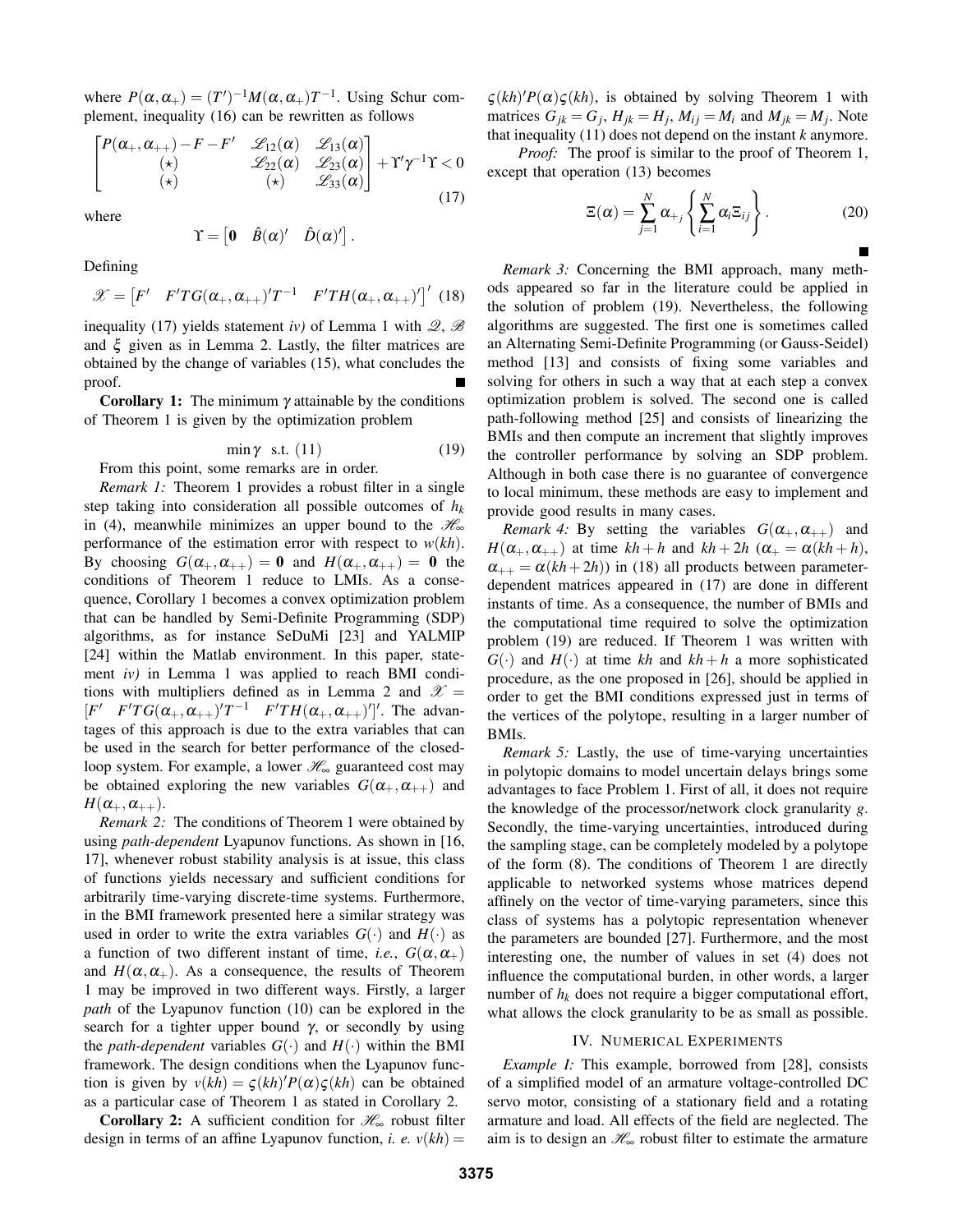

Fig. 2. DC Servo motor as presented in [28].

current given the speed of the shaft. All information is sent through a communication network. The behavior of the DC servo motor shown in Figure 2 can be described by the differential equations

$$
\begin{bmatrix} \ddot{\theta} \\ \ddot{\rho}_a \end{bmatrix} = \begin{bmatrix} -\frac{b}{J} & \frac{K_T}{J} \\ -\frac{K_\theta}{L_a} & -\frac{R_a}{L_a} \end{bmatrix} \begin{bmatrix} \dot{\theta} \\ \rho \end{bmatrix} + \begin{bmatrix} 2 \\ 2 \end{bmatrix} \omega
$$
\n
$$
y = \begin{bmatrix} 0 & 1 \end{bmatrix} \begin{bmatrix} \dot{\theta} \\ \rho \end{bmatrix}
$$
\n(21)

where  $e_a$  is the externally applied armature voltage,  $\rho_a$  is the armature current, *R<sup>a</sup>* the resistance of the armature winding,  $L_a$  the armature winding inductance,  $e_m$  the back-emf voltage induced by the rotating armature winding  $(e_m = K_\theta \theta, K_\theta >$ 0), *b* the viscous damping due to bearing friction, *J* the moment of inertia of the armature and load and  $\theta$  the shaft position. Further, the torque generated by the motor is given by  $T = K_T i_a$ . For  $J = 0.01 kgm^2/s^2$ ,  $b = 0.1 Nms$ ,  $K_T = K_\theta = 0.01 Nm/Amp$ ,  $R_a = 1\Omega$  and  $L_a = 0.5H$ , system (21) can be rewritten in the form (2) with the following system matrices

$$
A_s = \begin{bmatrix} e^{-10h_k} - 0.0003e^{-2h_k} & 0.125(e^{-2h_k} - e^{-10h_k}) \ 0.002(e^{-10h_k} - e^{-2h_k}) & -0.0003e^{-10h_k} + e^{-2h_k} \end{bmatrix},
$$
  
\n
$$
B_s = \begin{bmatrix} 0.025e^{-10h_k} - 0.125e^{-2h_k} + 0.099 \ 0.0000626e^{-10h_k} - 0.99e^{-2h_k} + 0.99 \end{bmatrix},
$$
  
\n
$$
C_{1s} = \begin{bmatrix} 0 & 1 \end{bmatrix}, C_{2s} = \begin{bmatrix} 1 & 0 \end{bmatrix}, D_{1s} = 0, D_{2s} = 0.
$$
 (22)

The sampling rate is allowed to vary within the interval  $h_k \in [0.001 \ 0.099]$ . The estimation error is then expressed by polytope (8) with two vertices  $(N = 2)$ , where the parameters  $\alpha_i$  are related to  $h_k$ . Theorem 1 was solved by using the Alternating Semi-Definite Programming. Each iteration consists of two steps. First the problem is solved with  $G(\cdot) = 0$  and  $H(\cdot) = 0$  and second,  $G(\cdot)$  and  $H(\cdot)$  are explored in the search for a better  $\mathcal{H}_{\infty}$  upper bound γ. With one iteration, Theorem 1 provided a robust filter with  $\mathcal{H}_{\infty}$  upper bound  $\gamma = 1.8174$  and matrices given by

$$
A_f = \begin{bmatrix} -0.3912 & -2.4208 \\ 0.2457 & 1.3843 \end{bmatrix}, B_f = \begin{bmatrix} 101.7747 \\ -13.2249 \end{bmatrix},
$$
  

$$
C_f = \begin{bmatrix} 0.0042 & 0.0227 \end{bmatrix}, D_f = \begin{bmatrix} 1.4816 \end{bmatrix}.
$$

*Example II:* Consider a sampled system (2) described by a polytope with two vertices given by

$$
A_{s1} = \begin{bmatrix} 0.2463 & -0.9935 & 0.3908 \\ 0.8745 & -0.8092 & 0.7600 \\ 0.1245 & -0.1056 & 1.0363 \end{bmatrix}, B_{ws1} = \begin{bmatrix} 0 \\ 1 \\ 0 \end{bmatrix}
$$
  
\n
$$
A_{s2} = \begin{bmatrix} -0.3492 & -0.1346 & 0.5364 \\ -0.1717 & 0.4711 & 0.5756 \\ 0.5425 & 0.1483 & -0.4035 \end{bmatrix}, B_{ws2} = \begin{bmatrix} 1 \\ 1 \\ 1 \end{bmatrix}
$$
  
\n
$$
C_{1s1} = C_{1s2} = \begin{bmatrix} 1 & 0 & 1 \end{bmatrix}, C_{2s1} = C_{2s2} = \begin{bmatrix} -1 & 0 & 1 \end{bmatrix}
$$
  
\n
$$
D_{1s1} = D_{1s2} = \begin{bmatrix} 0 \end{bmatrix}, D_{2s1} = D_{2s2} = \begin{bmatrix} 1 \end{bmatrix}.
$$

In order to illustrate the efficiency of the proposed method, Theorem 1 was contrasted with Corollary 2. With one iteration, the  $\mathcal{H}_{\infty}$  upper bound  $\gamma$  was reduced in approximately 24.68%. This improvement is concerned with the use of a path-dependent Lyapunov function in Theorem 1. It is important to mention that robust filtering methods based on quadratic Lyapunov functions, as the one proposed in [29, Theo. 5], can also be applied in the framework studied here, although it will be in general more conservative. In this example, [29, Theo. 5] was not able to find a feasible solution. The results are summarized in Table I.

#### TABLE I

RESULTS AND IMPROVEMENT ASSOCIATED TO THE PROPOSED CONDITIONS AND [29, THEO. 5] IN THE ROBUST FILTERING DESIGN

| given in Example II. |  |
|----------------------|--|
|----------------------|--|

| Method       |            | Improvement | No. iteration |
|--------------|------------|-------------|---------------|
| [29, Theo.5] | infeasible |             |               |
| Corollary 2  | 10.3652    |             |               |
| Theorem 1    | 7.8068     | 24.68 %     |               |

As the number of iterations increases, better bounds on the  $\mathcal{H}_{\infty}$  cost can be obtained. The behavior of  $\gamma$  within 10 iterations is shown in Figure 3.



Fig. 3.  $\mathcal{H}_{\infty}$  upper bounds for Example II.